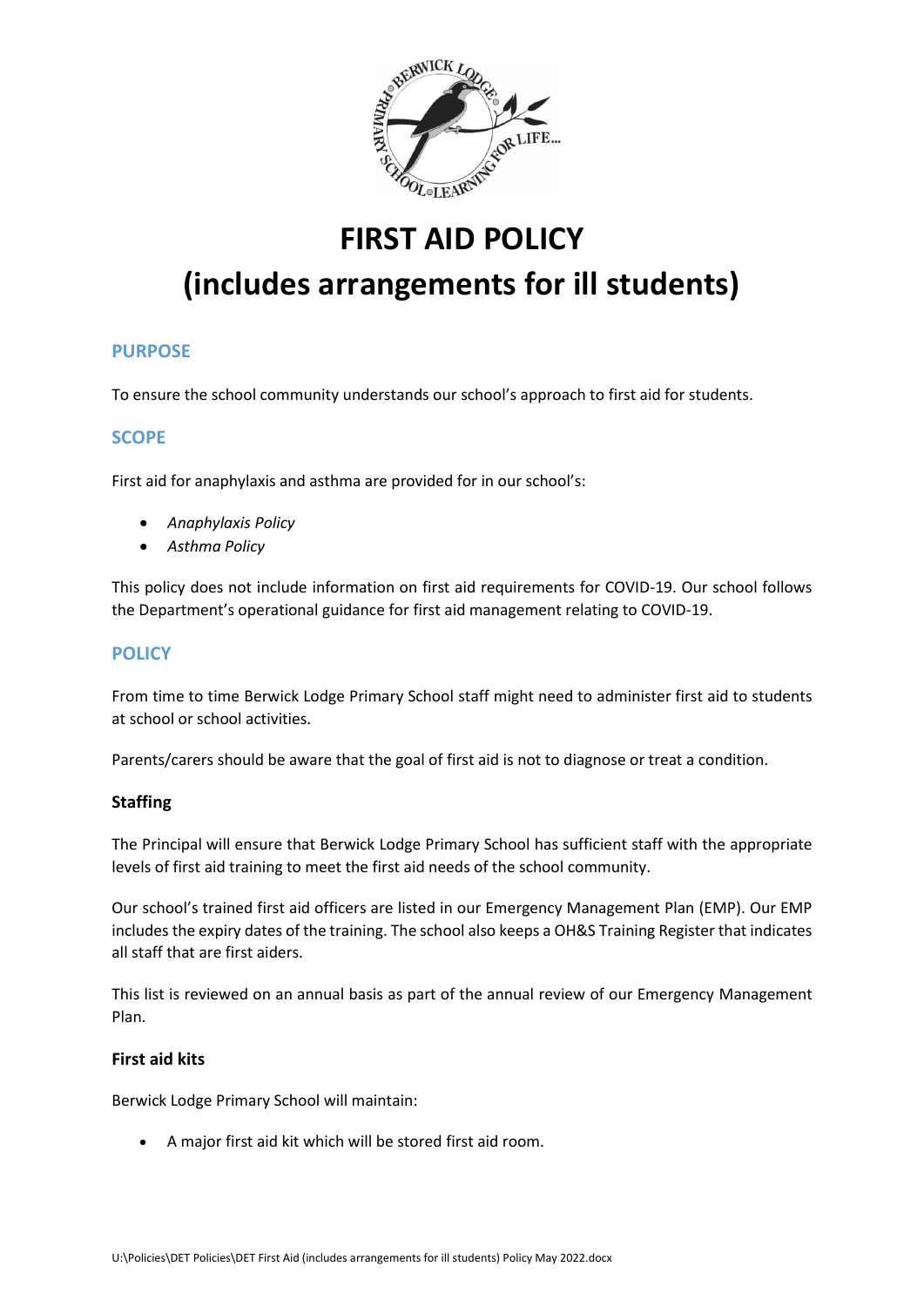- The school has portable first aid kits which may be used for excursions, camps, or yard duty. The portable first aid kits will be stored:
	- o The first aid room

The first aid attendant will be responsible for maintaining all first aid kits, ensuring they are managed in accordance with the Department's policy and guidance on first aid kits – refer to [First aid kits.](https://www2.education.vic.gov.au/pal/first-aid-students-and-staff/guidance/first-aid-kits)

#### **Care for ill students**

Students who are unwell should not attend school.

If a student becomes unwell during the school day they may be directed to the first aid /sick bay room and monitored by staff. Depending on the nature of their symptoms, staff may contact parents/carers or an emergency contact person to ask them to collect the student.

First aid room/sick bay area

Our school follows the Department's policy and guidance in relation to our first aid room/sick bay area to ensure it is safe, hygienic and appropriately equipped: [First aid rooms and sick bays.](https://www2.education.vic.gov.au/pal/first-aid-students-and-staff/guidance/first-aid-rooms-and-sick-bays)

#### **First aid management**

If there is a situation or incident which occurs at school or a school activity which requires first aid to be administered to a student:

- Staff who have been trained in first aid will administer first aid in accordance with their training. In an emergency situation, other staff may assist in the administration of first aid within their level of competence.
- In a medical emergency, staff may take emergency action and do not need to obtain parent/carer consent to do so. Staff may contact Triple Zero "000" for emergency medical services at any time.
- Staff may also contact NURSE-ON-CALL (on 1300 60 60 24) in an emergency. NURSE-ON-CALL provides immediate, expert health advice from a registered nurse and is available 24 hours a day, 7 days a week.
- If first aid is administered for a minor injury or condition, Berwick Lodge Primary School will notify parents/carers by the School's Sentral parent portal.
- If first aid is administered for a serious injury or condition, or in an emergency situation, school staff will attempt to contact parents/carers or emergency contacts as soon as reasonably practical.
- If staff providing first aid determine that an emergency response is not required but that medical advice is needed, school staff will ask parents/carers, or an emergency contact person, to collect the student and recommend that advice is sought from a medical practitioner.
- Whenever first aid treatment is administered to a student resulting from a student incident, injury or illness, Berwick Lodge Primary School will:
	- $\circ$  record the provision of care on eduSafe Plus. If the care is provided following a [recorded incident,](https://www2.education.vic.gov.au/pal/reporting-and-managing-school-incidents-including-emergencies/policy) the details are recorded through the eduSafe Plus *Incident* form. For all other presentations, the eduSafe Plus *Sick Bay* form is used.
	- $\circ$  if care was provided in response to a medical emergency or reportable incident, follow the Department's [Reporting and Managing School Incidents Policy,](https://www2.education.vic.gov.au/pal/reporting-and-managing-school-incidents-including-emergencies/policy) including reporting the incident to the Department's Incident Support and Operations Centre on 1800 126 126 where required to under that policy.